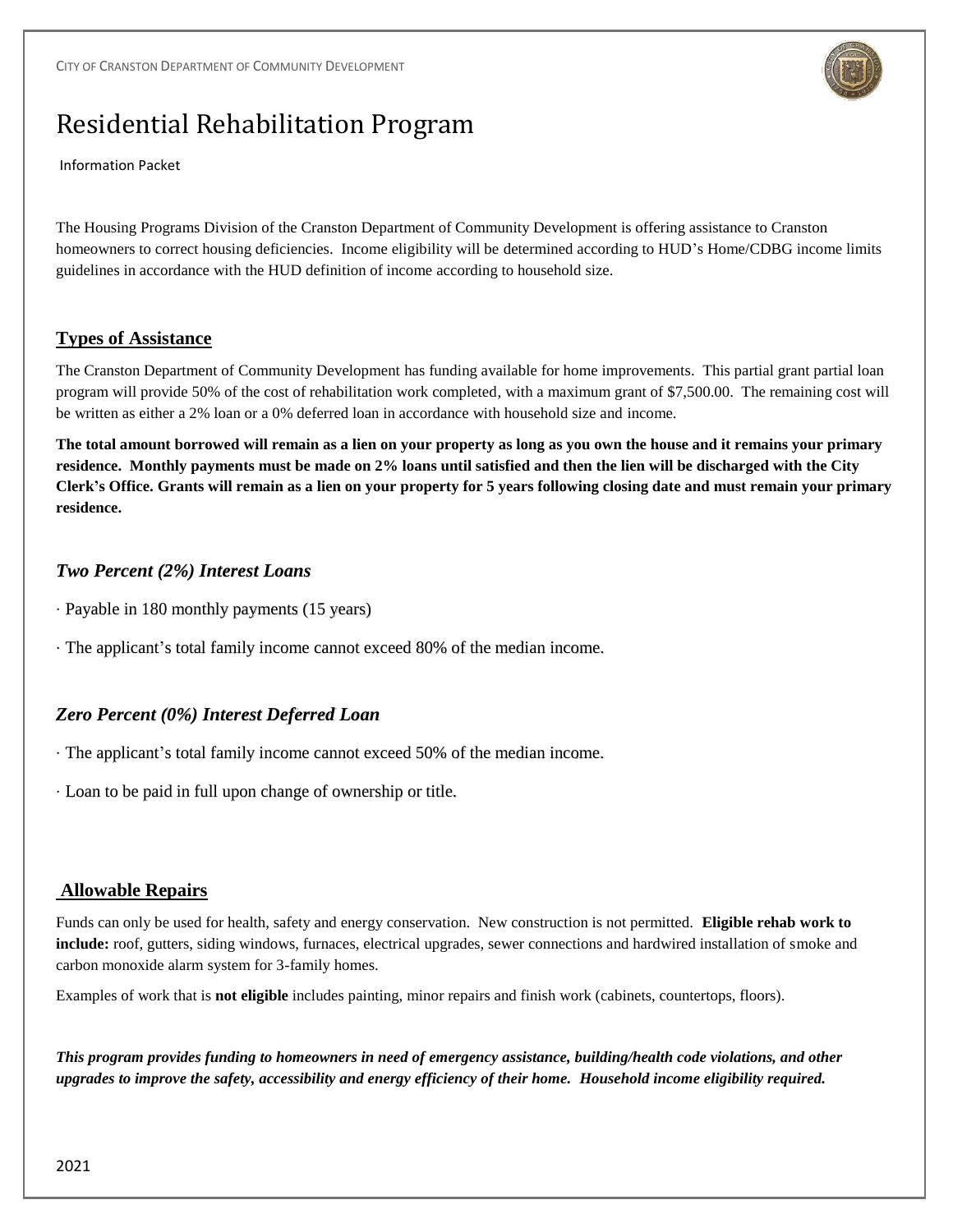

#### **Determining Eligibility**

Program eligibility is based on household size, income and other factors. The chart below reflects the income limits for household size effective Aril 1, 2021.

| Household Size         |          |          |          |          |          |          |          | 8        |
|------------------------|----------|----------|----------|----------|----------|----------|----------|----------|
| 80% Area Median Income | \$48,450 | \$55,400 | \$62,300 | \$69,200 | \$74,750 | \$80,300 | \$85,850 | \$91,350 |

## **Additional Eligibility Requirements**

- The program is limited to 1-3 family dwellings that are owner occupied
- Debt to income ratio cannot exceed 50% of monthly income. (Income consists of current gross income from all sources including social security, pensions, salaries, wages, interest income, rent, unemployment benefits, rental income etc. )
- Loan to Value ration cannot exceed 90% of the property value. This may be demonstrated by a property appraisal or comparative market analysis done by a realtor.
- Reverse mortgages are not eligible.
- The maximum loan amount is \$25,000.00. If the project is deemed to be over budget or outside the Department's scope of work it will not be eligible and will be determined on a case by case basis.
- If the property is located in a Flood Zone, the homeowner must have and retain flood insurance for the duration of the loan.

#### **Policies and Procedures**

- When all supporting documentation has been received and application is complete, the Department of Community Development will have up to 2 Weeks to review the application in the underwriting stage. An approval/denial letter will be mailed to homeowner with a result.
- If approved, the City's Housing Inspector will contact the homeowner to conduct and initial inspection and determine all eligible improvements.
- Once the scope of work is determined, job specifications are made available to qualifying contractors on an active bid list and public. Contractors are given 2 weeks to submit bids back to the Department. The contract is then awarded to the lowest bidder.
- A loan closing is then coordinated with the Department, homeowner and Contractor. A Loan Agreement, Promissory Note, Mortgage Deed and other associated closing documents are signed by the homeowner and recorded in the City Clerk's Office.
- While the work is in progress, the Housing Inspector conducts periodic inspections to ensure work specifications are being met in accordance with the Contract.
- Upon job completion, a final housing and lead inspection will take place to confirm all job specifications have been met.
- The contractor then submits a final invoice to the Department signed by the homeowner and contractor and a final payment is made to the contractor.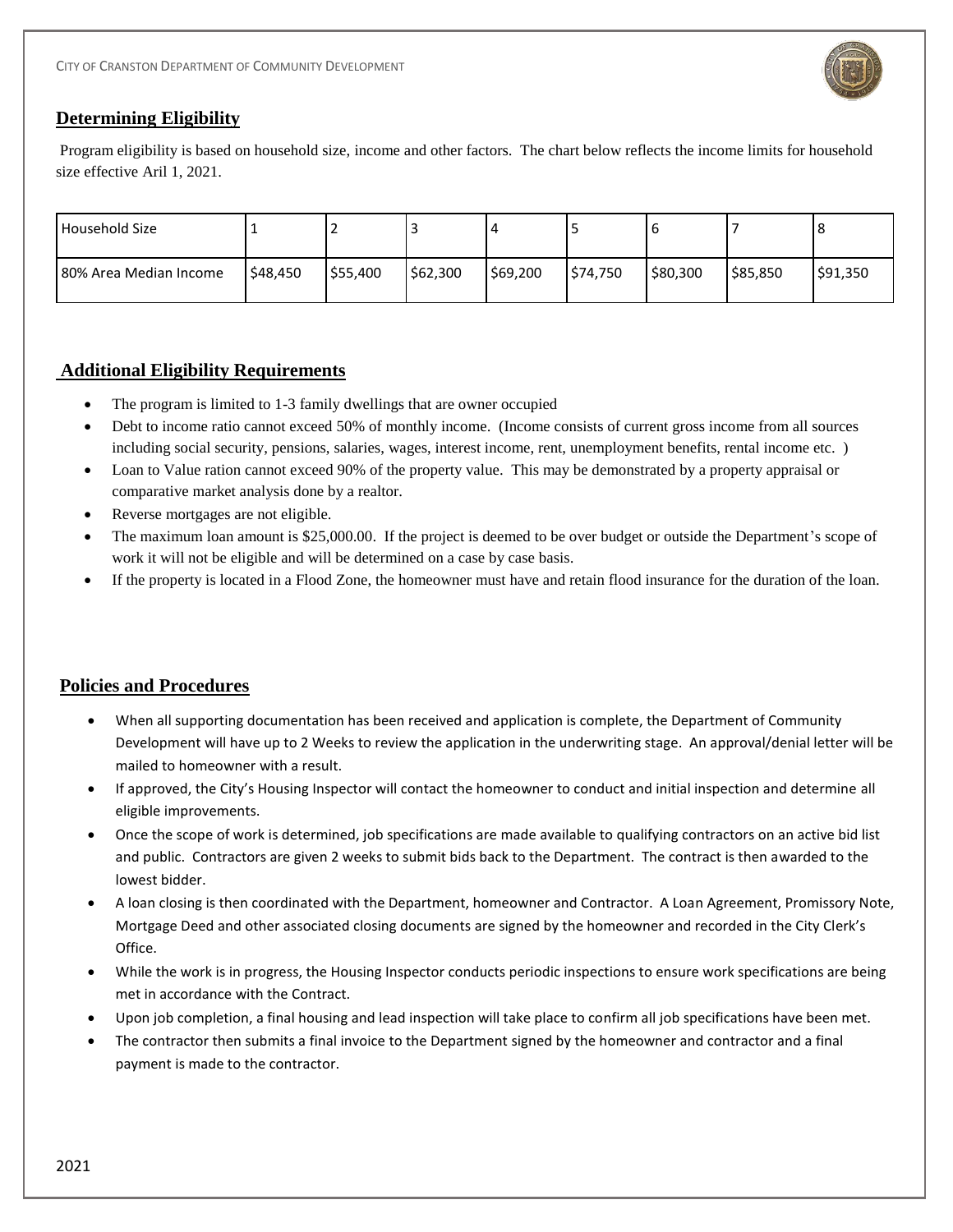

#### **Other Terms and Conditions**

- Required permits will be obtained by the contractors prior to work being started.
- The applicant's property, sewer tax and other assessments due to the City must be current
- The homeowner must have and retain homeowner's insurance on the property for the life of the loan. Evidence of flood insurance coverage will be required if the property is determined to be located in the FEMA-designated Floodplain.
- A comprehensive lead inspection is required for all homes built prior to 1978. All lead hazards sighted in the lead report will need to be addressed. Upon completion of the project, a final lead clearance inspection is conducted to achieve lead safe status. The cost of the lead inspections are added to the homeowner's rehab loan. The Department of Community Development will arrange these inspections.
- A loan will not be considered for subordination until one (1) year after completion of work. They are not granted to anyone entering into a reverse mortgage or receiving additional funds or cashing out for personal purposes.
- Disputes between homeowners and contractors will be rectified by the Department of Community Development staff to every extent possible.
- Loan must be repaid in full upon transfer of ownership or title. Upon death of the homeowner, the estate has one (1) year to pay off loan in full.
- Any additional cost that arises during work being performed due to unforeseen deterioration of areas that would be directly related to the home improvement, construction or rehab will be added to the loan portion of the agreement. The grant will remain the same.
- Failing to pay scheduled monthly loan payments (if applicable) will result in default.

#### **Disclosure Statement**

At the time of the application process the homeowner/applicant was informed of the policies and procedures for the Residential Rehabilitation program and was given a written copy of the guidelines.

|      | (Applicant)                   |  |
|------|-------------------------------|--|
|      |                               |  |
|      |                               |  |
|      | (Community Development Staff) |  |
|      |                               |  |
|      |                               |  |
|      |                               |  |
| 2021 |                               |  |